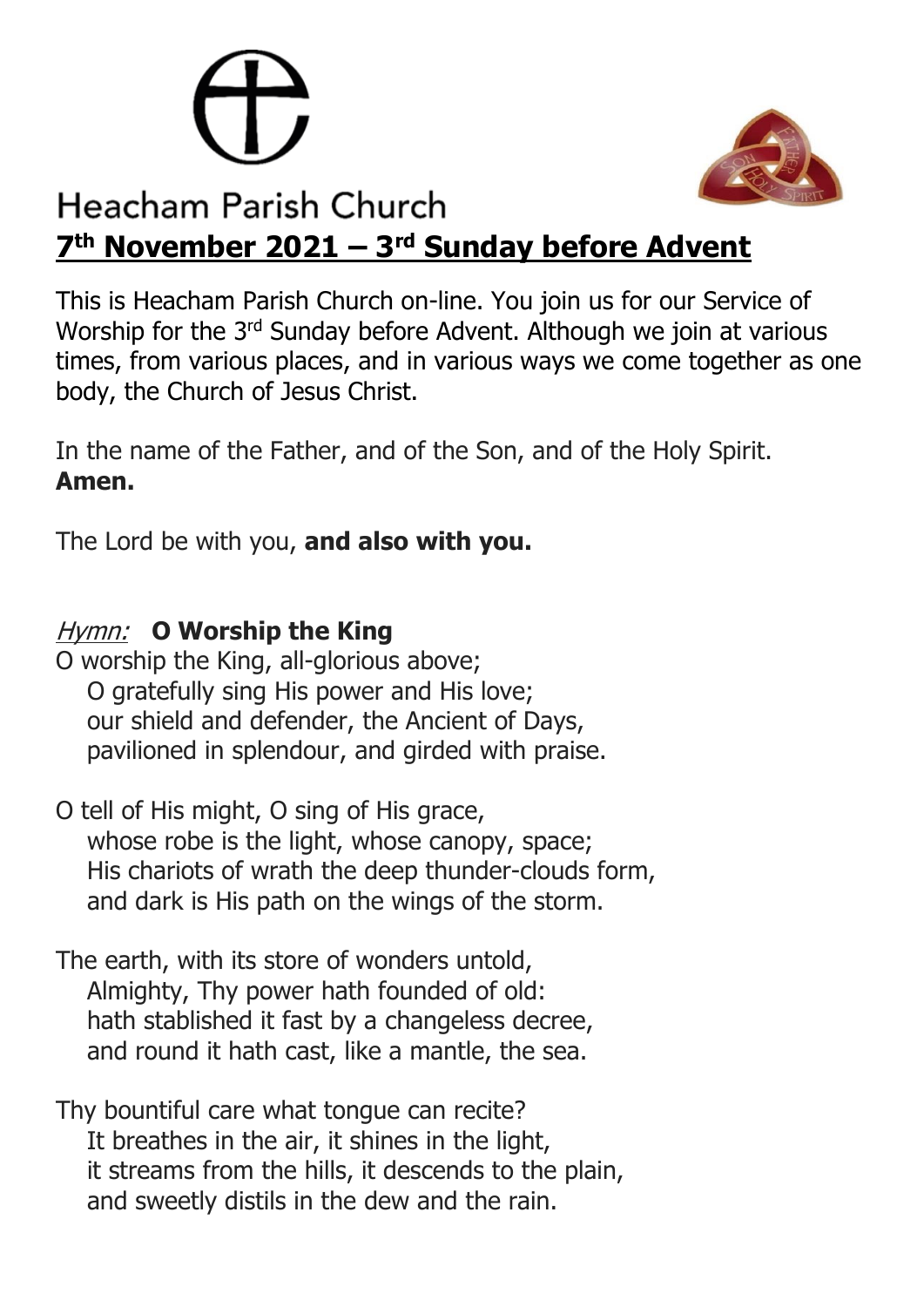Frail children of dust, and feeble as frail, in Thee do we trust, nor find Thee to fail: Thy mercies, how tender, how firm to the end, our maker, defender, Redeemer, and friend!

O Lord of all might, how boundless Thy love! while angels delight to hymn Thee above, the humbler creation, though feeble their lays, with true adoration shall sing to Thy praise.

# **Prayer of Preparation**

**Almighty God, to whom all hearts are open, all desires known, and from whom no secrets are hidden: cleanse the thoughts of our hearts by the inspiration of your Holy Spirit, that we may perfectly love you, and worthily magnify your holy name; through Christ our Lord. Amen.**

## **Prayers of Penitence**

Our Lord Jesus Christ said: The first commandment is this: 'Hear, O Israel, the Lord our God is the only Lord. You shall love the Lord your God with all your heart, with all your soul, with all your mind, and with all your strength.' The second is this: 'Love your neighbour as yourself.' There is no other commandment greater than these. On these two commandments hang all the law and the prophets. **Amen. Lord, have mercy.**

God so loved the world that he gave his only Son Jesus Christ to save us from our sins, to be our advocate in heaven, and to bring us to eternal life.

Let us confess our sins in penitence and faith, firmly resolved to keep God's commandments and to live in love and peace with all.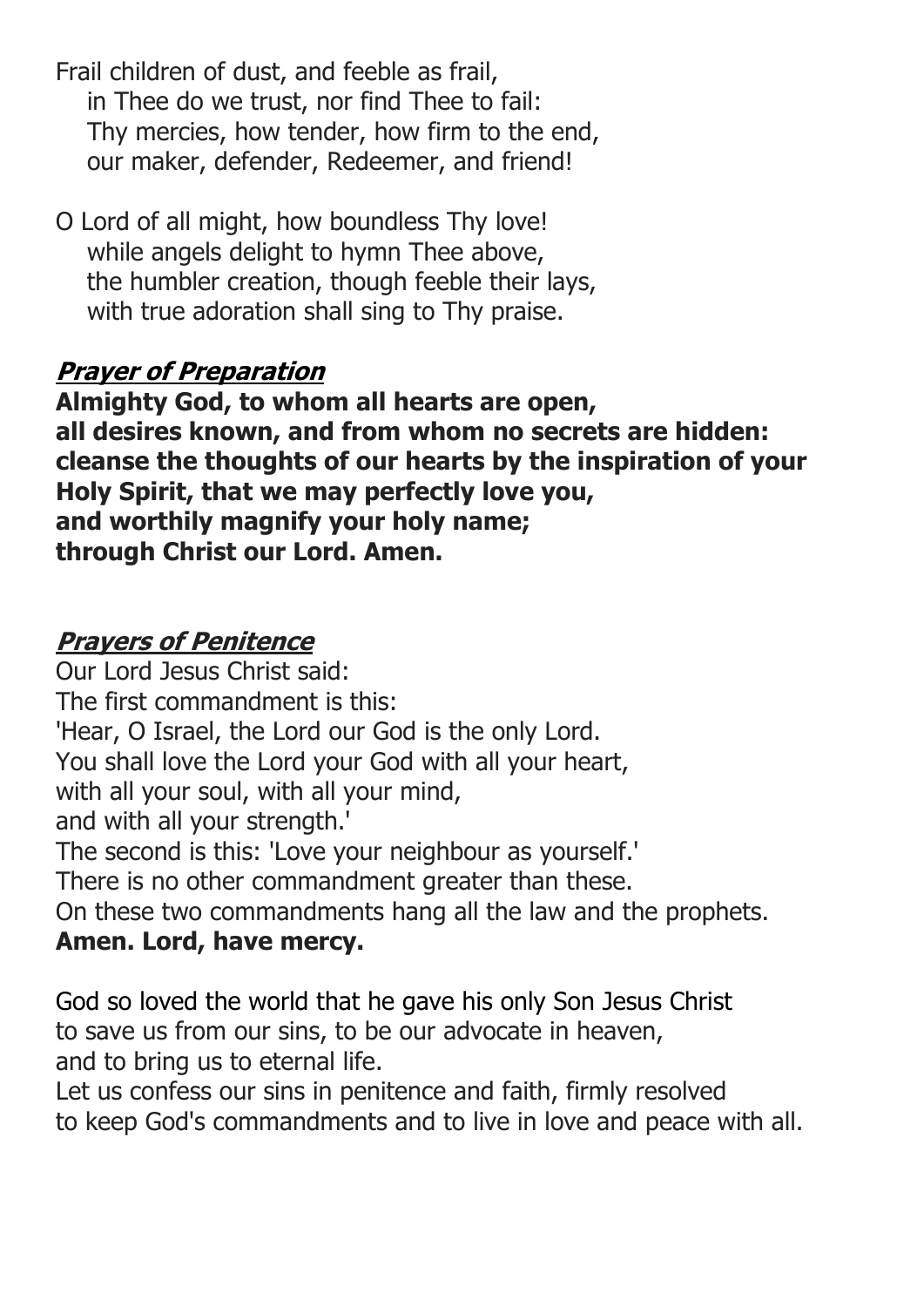## **Confession**

**Almighty God, our heavenly Father, we have sinned against you and against our neighbour in thought and word and deed, through negligence, through weakness, through our own deliberate fault. We are truly sorry and repent of all our sins. For the sake of your Son Jesus Christ, who died for us, forgive us all that is past and grant that we may serve you in newness of life to the glory of your name. Amen.**

Almighty God, who forgives all who truly repent,

have mercy upon you, pardon and deliver you from all your sins, confirm and strengthen you in all goodness, and keep you in life eternal; through Jesus Christ our Lord.

**Amen.**

# **The Collect (for the 3 rd Sunday before Advent)**

Blessed Lord, who caused all holy Scriptures to be written for our learning: help us so to hear them, to read, mark, learn and inwardly digest them that, through patience, and the comfort of your holy word, we may embrace and for ever hold fast the hope of everlasting life, which you have given us in our Saviour Jesus Christ, who is alive and reigns with you, in the unity of the Holy Spirit, one God, now and for ever.

## Hymn: **Jesus calls us; o'er the tumult**

Jesus calls us; o'er the tumult of our life's wild restless sea, day by day His voice is sounding, saying, 'Christian, follow me.'

As of old, apostles heard it by the Galilean lake,

turned from home, and toil, and kindred, leaving all for His dear sake.

Jesus calls us from the worship of the vain world's golden store, from each idol that would keep us, saying, 'Christian, love Me more.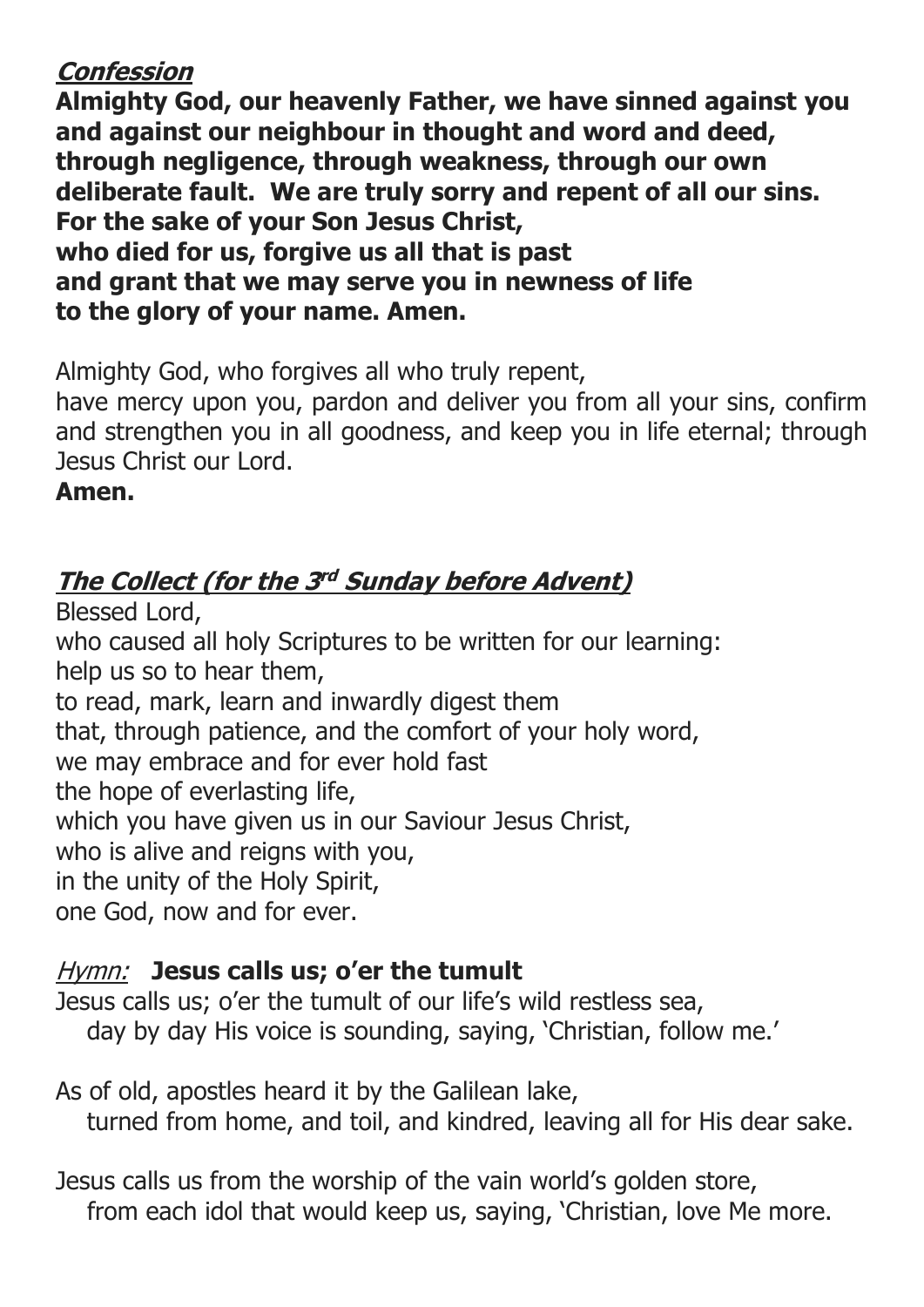- In our joys and in our sorrows, days of toil and hours of ease, still He calls, in cares & pleasures 'Christian, love Me more than these.'
- Jesus calls us! By Thy mercies, Saviour, may we hear Thy call, give our hearts to Thine obedience, serve and love Thee best of all.

## **The Gospel Reading**

## **Mark 1: 14-20** [New International Version]

14 After John was put in prison, Jesus went into Galilee, proclaiming the good news of God. 15"The time has come," He said. "The kingdom of God has come near. Repent and believe the good news!"

16 As Jesus walked beside the Sea of Galilee, He saw Simon and his brother Andrew casting a net into the lake, for they were fishermen. 17 "Come, follow me," Jesus said, "and I will send you out to fish for people." 18 At once they left their nets and followed Him.

19 When he had gone a little farther, he saw James, son of Zebedee, and his brother John in a boat, preparing their nets. 20 Without delay He called them, and they left their father Zebedee in the boat with the hired men, and followed Him.

## **The Sermon - Penny Sutton**

Have you come across the self-help genre of books? There was a series where everything was 'made simple' like 'Chemistry made simple'. Another is 'Essentials of…' like Calculus or Grammar; while, more recently, we have everything 'for Dummies' like 'Productivity' or, I found, 'Computers for seniors for Dummies'.

Mark's gospel fits into this genre as it could be called 'Essentials of the Christian faith for Gentiles'. Mark probably wrote in partnership with Peter using Peter's memories. It is not meant to be a chronological record. It is a summary with tremendous energy and pace designed to inspire the reader with a torrent of stories. Mark is a minimalist. He gives the essential facts which leaves the option of learning more later. There is no genealogy, no birth narrative at the beginning of this gospel, because for Mark's target audience of Gentiles these facts are not essential (as they would be for Jews) and they can be explored later.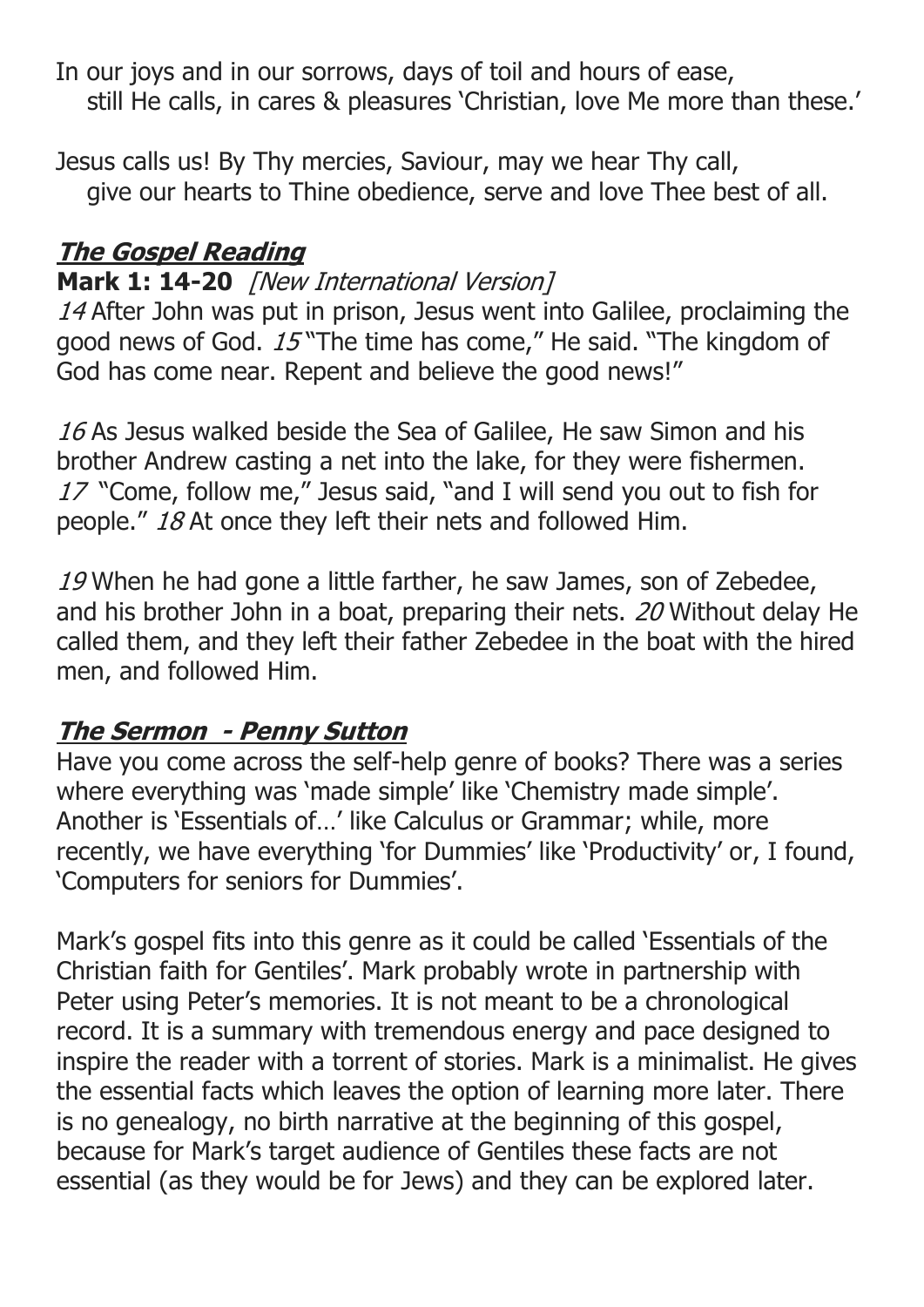Mark starts with the essentials of Jesus' ministry, how He arrived in Galilee and "proclaimed the good news of God". This comes as three messages: -

- (i) The time is now.
- (ii) The Kingdom of God is near.
- (iii) Repent and believe the Good News.

But he does not explain these. He leaves the reader to read on and find out. How will the arrival of this 'Kingdom' show itself in the world? What will we see? This is revealed in a series of stories in the next two chapters.

The first of these stories is about four fishermen behaving oddly, or at least by social norms they behave oddly, as they abandon their fishing tackle, their business, and their families to respond to a strange call – 'Come after me and I will train you to catch people'. Other 'messiahs', and there were several, raised an army and were intent on overthrowing Roman rule but Jesus recruits his army to a very different cause – catching people like fish. The image is enticement not ensnarement or battle. This is 'Kingdom power' in action. The word of Christ has creative power to transform the lives of these four. It captivates them and Jesus promises they will captivate others in the same way BUT there is a cost to this obedience, each needed to leave all he had.

Simon and Andrew, we are told, were casting a net. This reveals their social status. They were working tradesmen. We are told they responded 'at once' to Jesus' call. The word translated here as "at once" and often as "immediately" appears many times in Mark's gospel illustrating the urgency of response required. The same applied to James and John. Here we learn that theirs was a family business big enough to employ others. They each walked away from secure employment to an unknown future, leaving their families. They were called not to a task but to an identity. Jesus said: "I will make you fishers of men" NOT I will make you fish for men. They walked away from much to follow Jesus Christ. They walked into much to gain New Life.

To identify with the 'Way of Christ' we too need to 'leave the nets', which symbolise our safety and security, the social norms which govern our lives, and entangle us. We need to engage in alternative social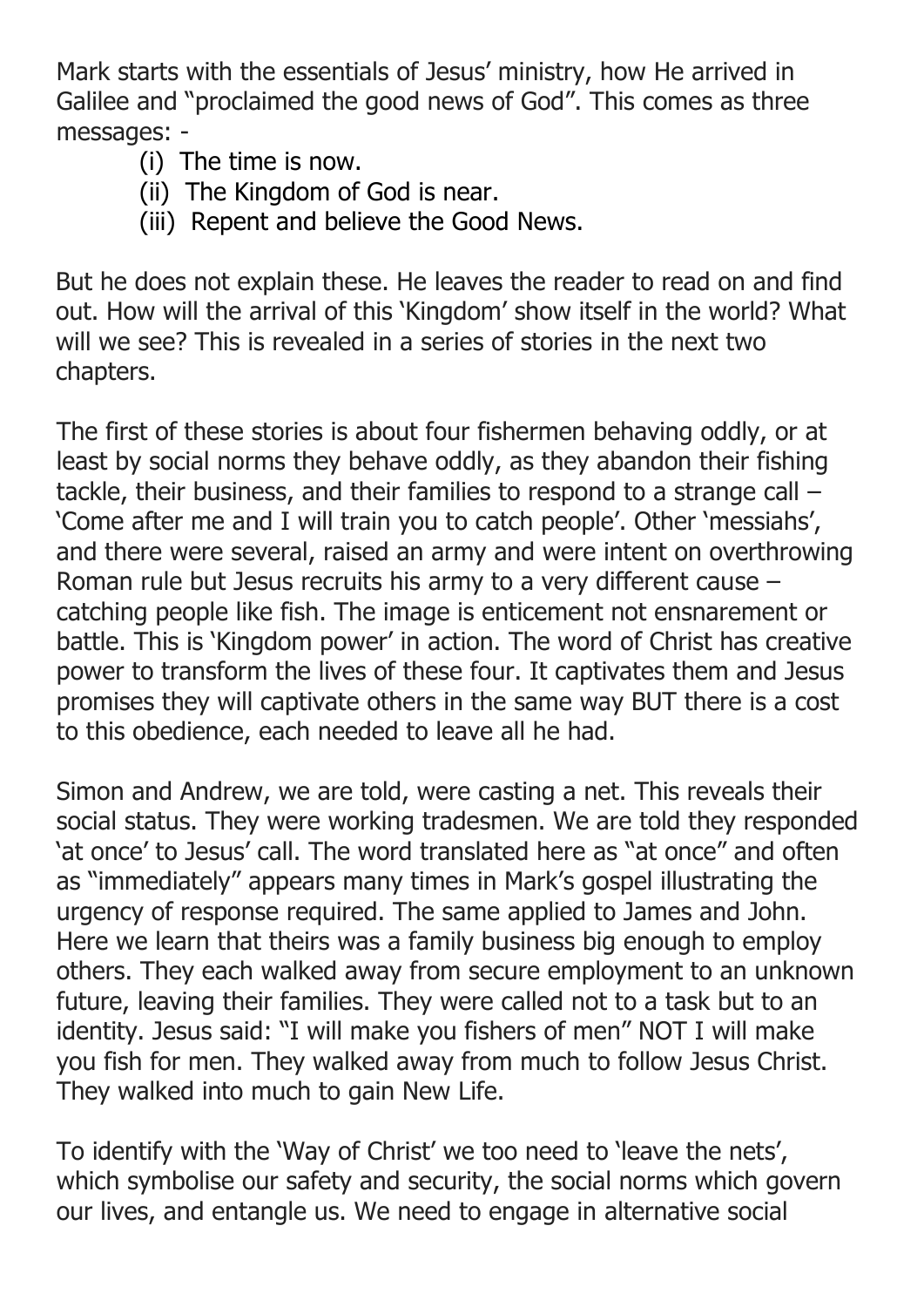practices, a new 'net', a new community thus allowing ourselves to be knit back together by the Holy Spirit. We are not fishermen and probably have more than these four to let go. The call is to immediate action but we are masters and mistresses of prevarication, held captive to the world. Coming to a new identity is a hard, and often long, spiritual path which we need to work on daily.

What is precious to you but may need to go?

What have you walked away from?

What do you need to pick up?

This Gospel story is not about tasks, but about identity in Jesus.

#### **The Nicene Creed**

**We believe in one God, the Father, the Almighty, maker of heaven and earth; of all that is, seen and unseen.**

**We believe in one Lord, Jesus Christ, the only Son of God, eternally begotten of the Father, God from God, Light from Light, true God from true God; begotten, not made, of one Being with the Father; through him all things were made.** 

**For us and for our salvation he came down from heaven, was incarnate from the Holy Spirit and the Virgin Mary, and was made man.**

**For our sake he was crucified under Pontius Pilate; he suffered death and was buried.**

**On the third day he rose again in accordance with the Scriptures; he ascended into heaven and is seated at the right hand of the Father.**

**He will come again in glory to judge the living and the dead, and his kingdom will have no end.**

**We believe in the Holy Spirit, the Lord, the giver of life, who proceeds from the Father and the Son, who with the Father and the Son is worshipped and glorified, who has spoken through the prophets.**

**We believe in one holy catholic and apostolic Church.**

**We acknowledge one baptism for the forgiveness of sins.**

**We look for the resurrection of the dead, and the life of the world to come. Amen.**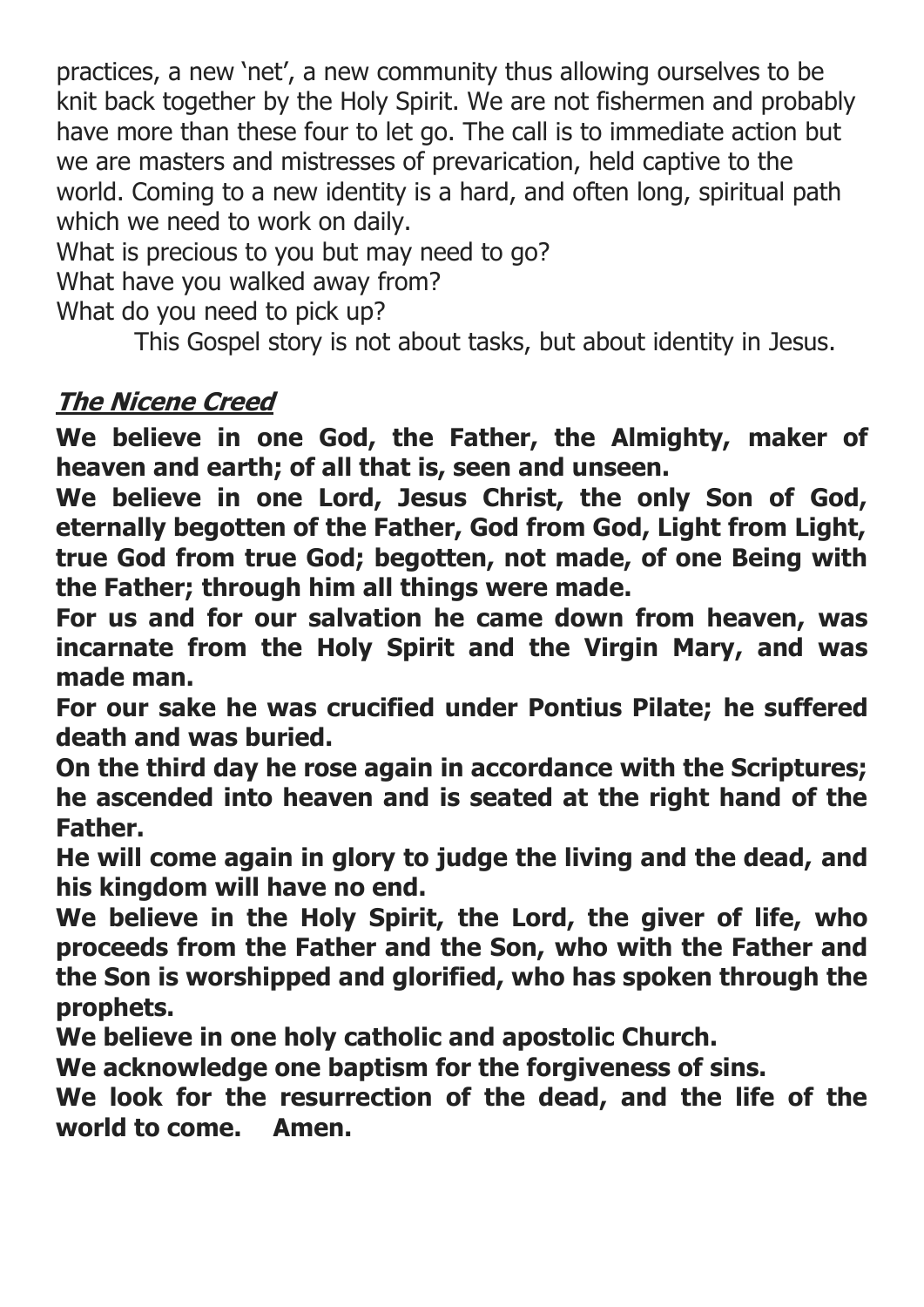#### **The Lord's Prayer**

**Our Father in heaven, hallowed be your name, your kingdom come, your will be done, on earth as in heaven. Give us today our daily bread. Forgive us our sins as we forgive those who sin against us. Lead us not into temptation but deliver us from evil. For the kingdom, the power, and the glory are yours now and for ever. Amen.**

#### **Blessing**

The peace of God, which passes all understanding, keep your hearts and minds in the knowledge and love of God, and of his Son Jesus Christ our Lord; and the blessing of God almighty, the Father, the Son, and the Holy Spirit, be among you and remain with you always.

#### Hymn: **Will you come and follow me**

Will you come and follow me if I but call your name? Will you go where you don't know and never be the same? Will you let my love be shown, will you let my name be known, will you let my life be grown in you and you in me?

Will you leave your self behind if I but call your name? Will you care for cruel and kind and never be the same? Will you risk the hostile stare should your life attract or scare, Will you let me answer prayer in you and you in me?

Will you let the blinded see if I but call your name? Will you set the prisoners free and never be the same? Will you kiss the leper clean and do such as this unseen, and admit to what I mean in you and you in me?

Will you love the 'you' you hide if I but call your name? Will you quell the fear inside and never be the same? Will you use the faith you've found to reshape the world around Through my sight and touch and sound in you and you in me?